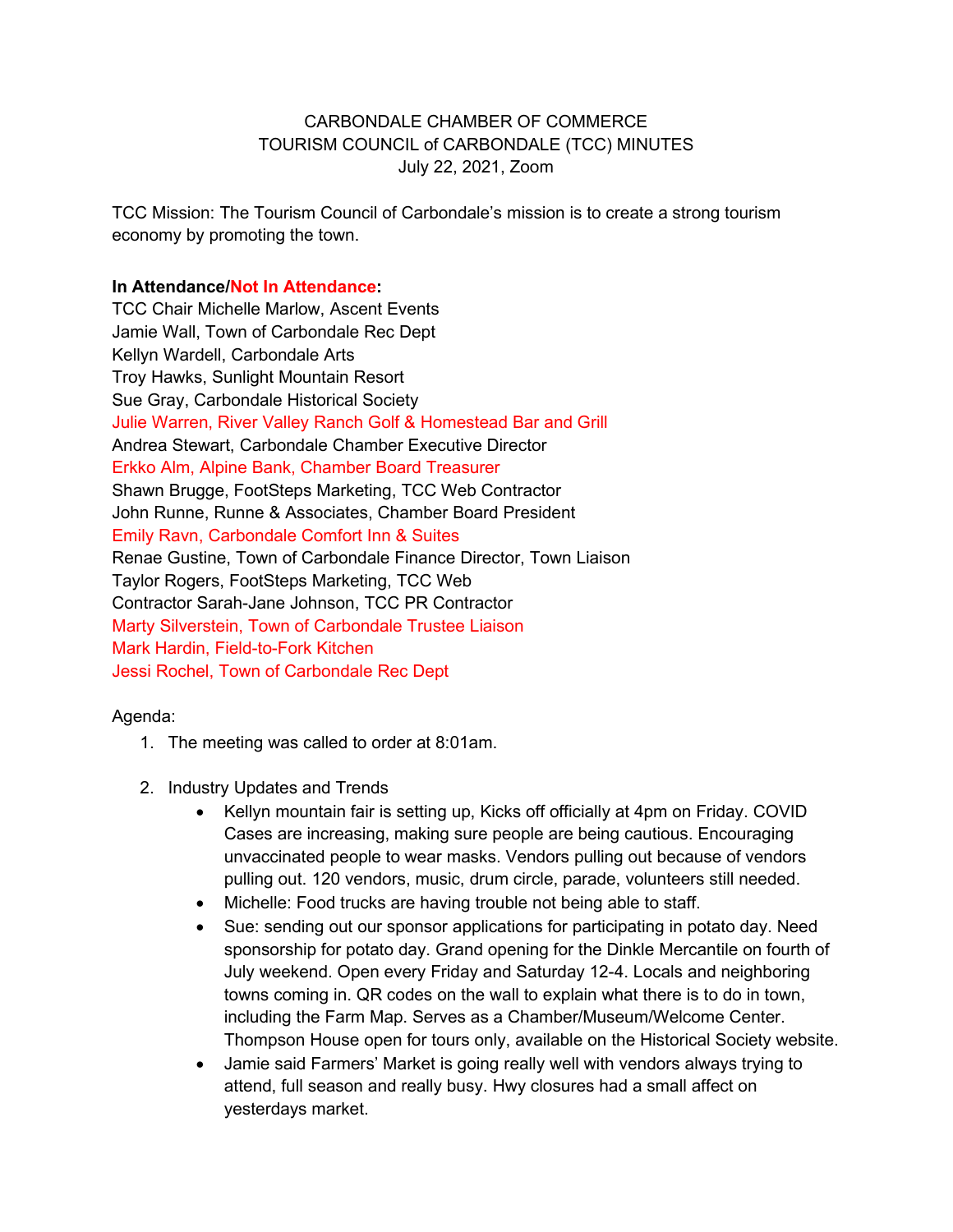- Sarah Jane mentioned to go over the articles about how the industry is going. Pagosa Article about slashing their tourism marketing budget and re directing their budget to housing budget.
- Andrea gets update on the Colorado Tourism Office about travel. Colorado Concierge is a training that we are moving forward with. Getting Carbondale business to be involved. Travel research, All Star Game in Denver did not bring in a ton of people. Travelers in general are feeling cost conscious, travel reward programs will remain in effect. Travel cars are really expensive and hard to come by. People are now booking a car first, not a flight.
- John, we are now going to have challenges with I70 closures/Cottonwood Pass and not wanting to book. Andrea had some conversations with Glenwood Chamber, the best bet is to direct people to CDOT. Moving the closure to Rifle but allowing local traffic only. People need to get to work, home and childcare. Last closure had a roll over on Cottonwood and a stalled Semi on Independence Pass. We don't want to promote Cottonwood pass, emergency only.
- Andrea mentioned the past closures were having people spend time here in Glenwood and Carbondale and booking rooms/spending money in town.
- 3. Approve Meeting Minutes

The meeting minutes from the June 24 meeting were presented for approval. Kellyn Wardell motioned to approve the meeting minutes, and John Runne seconded the motion; the motion was approved.

4. Financial Review

Tourism Council of Carbondale *Treasurer's Report – Executive Summary*

Period Ending June 30, 2021, Cash Basis

Erkko is out on paternity leave. Page 7. Please review.

# *Lodging Tax Report – Town of Carbondale*

- Lodging Tax for May 2021 is \$11,359: a 145.96% increase from May 2020.
- 2021 Year to Date is \$48,846

# *YTD P&L Actuals June 30, 2021 (Blue Column)*

- Lodging Tax Income: \$54,579 actual vs YTD Budget \$33,836
- Total Income: \$54,707 actual vs YTD Budget \$34,347
- Net Ordinary Income: \$14,768 actual vs YTD Budget -\$23,940
- Net Income including Other Income: \$14,768
- Net Available Operating Funds as of 6/30/2021: \$78,149

# *Balance Sheet as of June 30, 2021 (Blue Column)*

- The Operating Account balance is \$106,945 compared to \$46,814 at 6/30/2020
- Money Market account balance (Opp & Reserve Funds combined) is \$73,333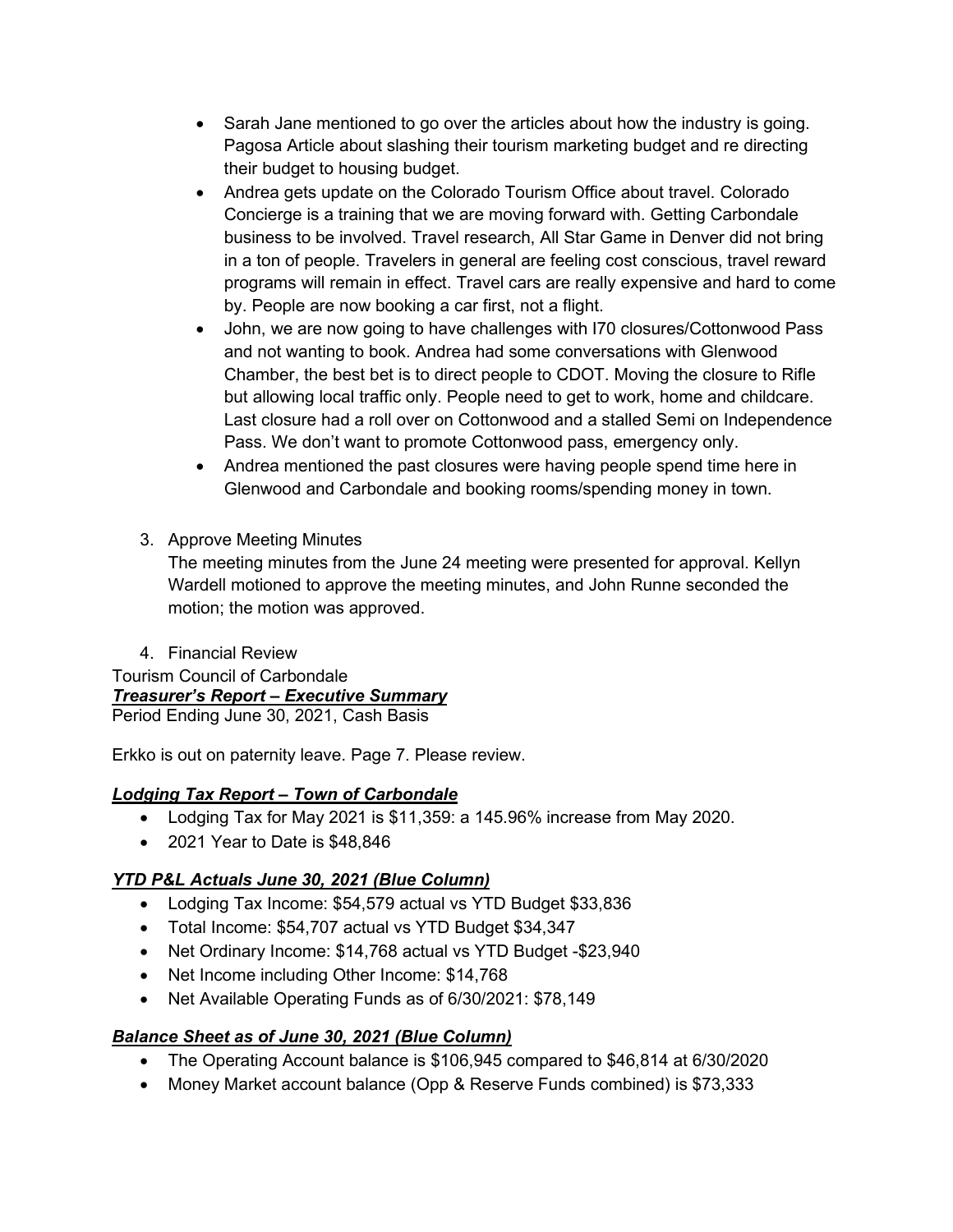• Reserve Fund Equity account is \$67,979 (interest earnings now included in Equity account); Opportunity Fund Equity account is now at \$5,350

# *2021 Budget*

- As in years past, our budget figures are based on the previous year's budget figures, taking into account any potential increases or decreases that we may see on specific line items.
- Please see notes on Balance Sheet and P&L regarding budget changes going forward.

Respectfully submitted, Erkko Alm, Treasurer, July 20, 2021 Please direct any questions or comments to erkkoalm@alpinebank.com

## Additional Discussion

- Sarah Jane suggest the Board of Trustees join the TCC meeting. Andrea said there are limitations on how many can attend, but Marty is invited to the meeting. Or should the TCC attend the BOT meeting. Andrea will follow up with TOC to set up a formal meeting.
- John brought up Jay Harrington leaving. Andrea said it will be a great move opportunity for Jay Harrington and he is doing the best he can to prepare organizations to move forward. We will continue to have the meetings to set up everyone for success.
- John mentioned the Trustees discussed fewer VRBO's and AirBnbs because it is limiting housing for locals. Cancelling these will affect tourism dollars.
- Michelle mentioned everyone is feeling it. People are impatient with slow wait times and short staffing. Emily is facing housing issues, the owner of a hotel.
- Renae said the Trustees are scheduling it on the agenda (housing)
- 5. Chamber & TCC Updates
	- Chamber
		- o Andrea mentioned they are in our new office space. We just build a bird house – free library that displays information on Carbondale. Walk up window available. The Carbondale Chamber had \$2500 budget to cover window costs and is asking Tourism Council to cover \$1,000 for window coverings.
		- $\circ$  John made a motion to approve window coverings, and Michelle seconded the motion; the motion was approved.
		- o Andrea brought up the lodging tax. Last month we spoke about the lodging tax. It's important we move forward about Tourism Matters piece. The lodging tax process was discussed with John, Michelle and Renae and compared lodging tax with other Towns. First getting the legalities involved. In order to get something on the ballot in April, would need to finalize in January.